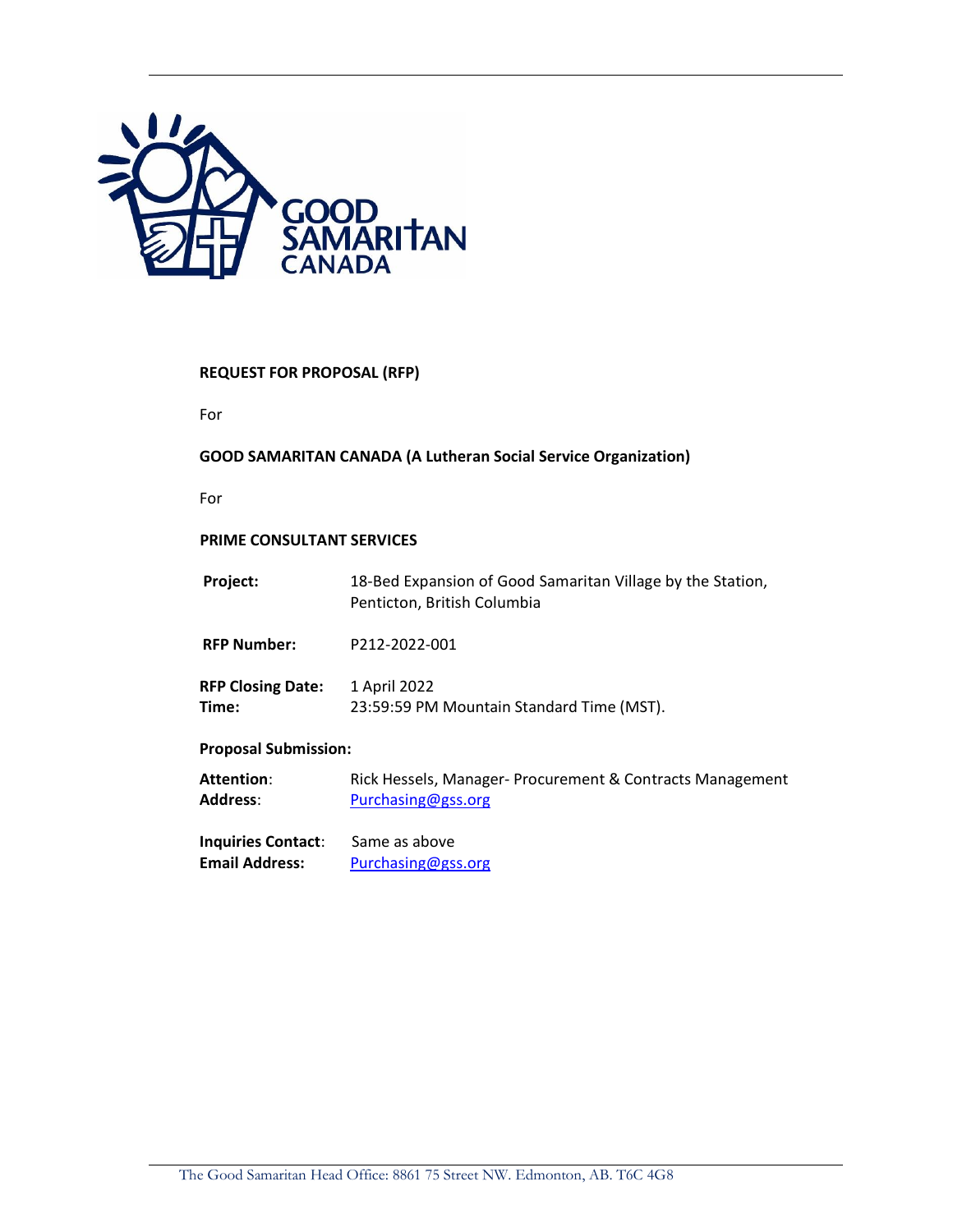### TABLE OF CONTENTS

| 1.0 |                                                                      |  |
|-----|----------------------------------------------------------------------|--|
| 2.0 |                                                                      |  |
| 3.0 | 31<br>3.2<br>3.3<br>3.4<br>3.5                                       |  |
| 4.0 |                                                                      |  |
| 5.0 | 4.1                                                                  |  |
|     |                                                                      |  |
|     |                                                                      |  |
| 6.0 |                                                                      |  |
| 7.0 |                                                                      |  |
| 8.0 |                                                                      |  |
| 9.0 |                                                                      |  |
|     |                                                                      |  |
|     |                                                                      |  |
|     |                                                                      |  |
|     |                                                                      |  |
|     | APPENDIX B - WORK PAID FOR ON A REIMBURSABLE BASIS PROPOSAL FORM  15 |  |
|     |                                                                      |  |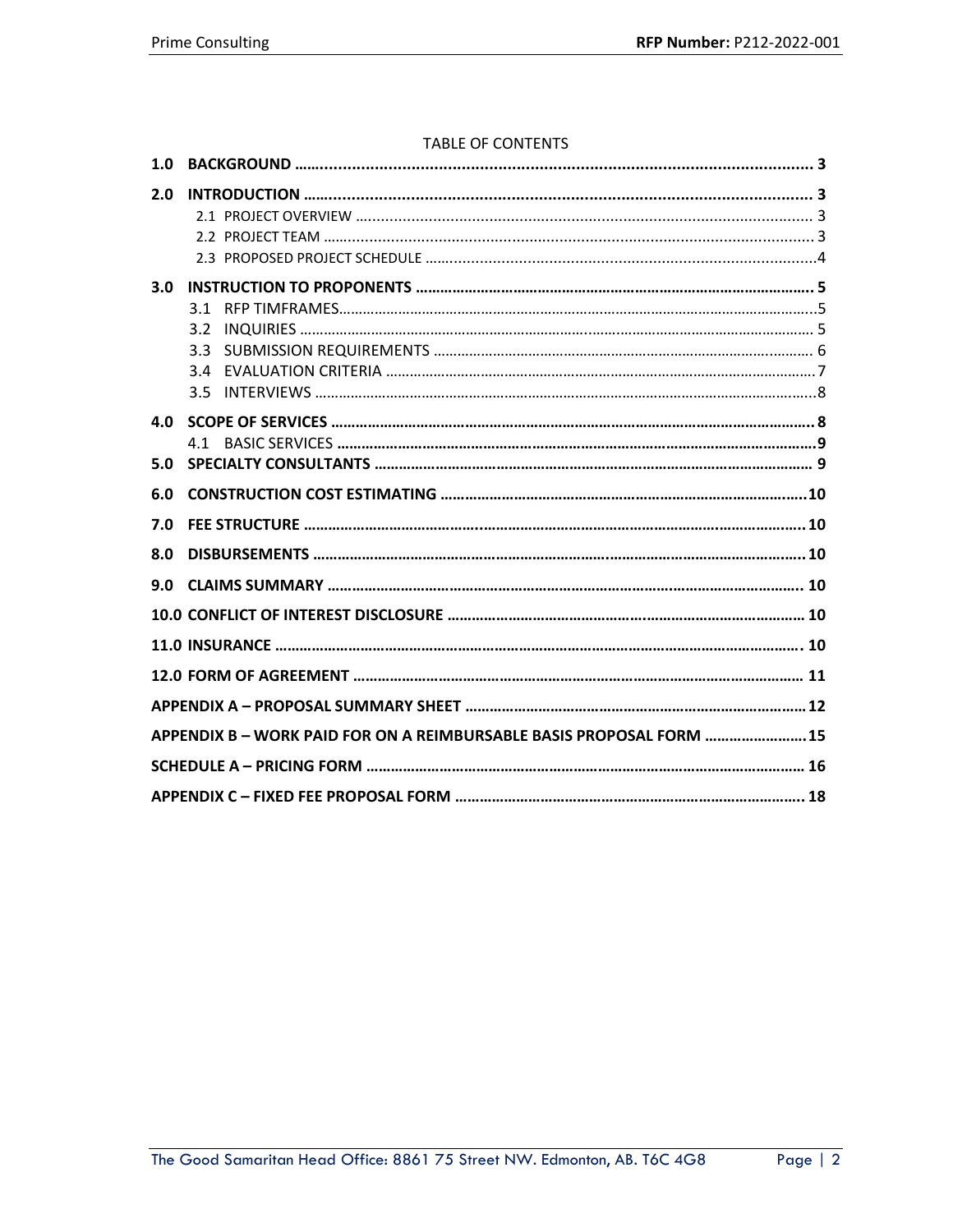# **1.0 BACKGROUND**

- 1.1 Good Samaritan has 29 care homes across British Columbia and Alberta. Good Samaritan is a non-profit, charitable organization that provides specialized care services for the elderly, disabled and those in need or at risk.
- 1.2 Good Samaritans' **Mission** is:
	- (a) To extend Christian hospitality through a continuum of care to those in need or at risk, regardless of race or religious belief.
- 1.3 **Our Vision** To grow in strength, excellence and creativity in caring for others.
- 1.4 **Our Values -** Reflecting Christian hospitality, the values of the Good Samaritan are:
	- (a) **Healthy Relationships**: In a spirit of compassion, we work in supportive partnerships and open our hearts to others by affirming their goodness and potential.
	- (b) **Hospitable Environments**: We provide safe, comfortable communities inspiring involvement, where people experience a sense of caring, belonging and purpose.
	- (c) **Servant Leadership**: We lead through giving of ourselves in service to others, by acting with courage in a trustworthy and ethical manner.
- 1.5 Good Samaritan continuously builds on aspects of "safety, quality, integrity, open and honest communications" with all stakeholders and support the protection of environment, particularly as they relate to the communities we work in and the people that may be touched by our projects.
- 1.6 Additional information regarding Good Samaritan could be found at our website through the following link:<https://gss.org/>

# **2.0 INTRODUCTION**

# 2.1 **Project Overview**

- I. Good Samaritan Village by the Station is currently operating the following programs:
	- a) Long Term Complex Care- 60 Beds, approved for expansion of 18 beds
	- b) Long Term Complex Care (Dementia Cottages)- 40 Beds
	- c) Assisted Living- 37 Beds
	- d) Day Program- 15 spaces
- II. This Request for Proposals is an invitation to qualified Proponents to submit Proposals to provide PRIME CONSULTANT SERVICES, including but not limited to Architectural, Structural, Mechanical, Electrical, Civil, and Landscape for the development of an 18-Bed Expansion of The Good Samaritan Village by the Station located in Penticton, British Columbia.
- III. The 18 Bed Expansion will expand the Long Term Care program, serving the residents, staff, families and visitors of Village by the Station, an operating as a 24/7 and serve Long Term Care clients of Interior Health Authority,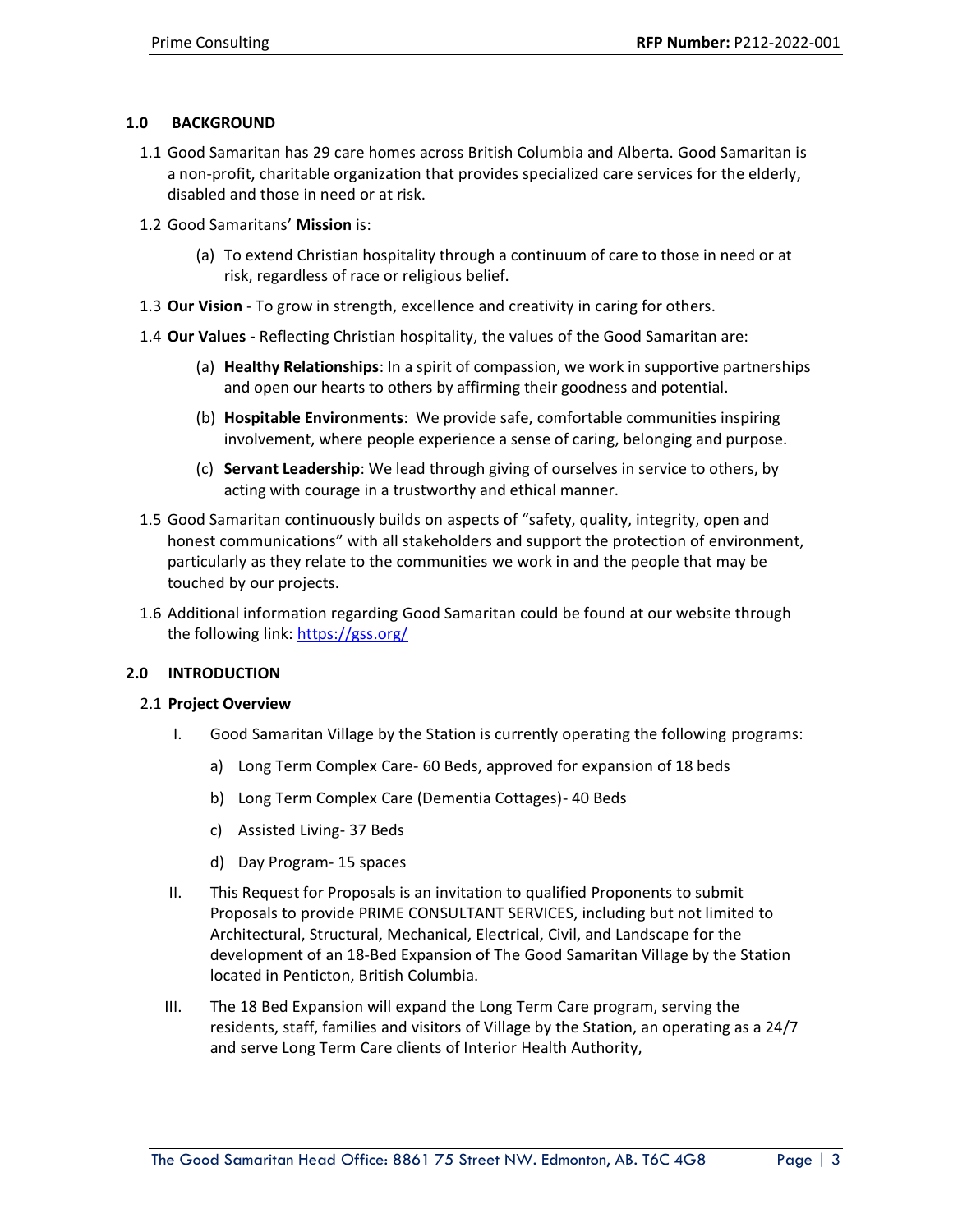- IV. The project information includes previous design drawings intended for a modular build. The project has a Building Permit approved in May 2019 and requires renewal from April 2022. It is the intent of Good Samaritan Canada to continue the project and pursue site-built construction.
- V. The project will be required to adhere to all BC provincial requirements associated with the funding approvals received from the Interior Health Authority.

# 2.2 **Project Team**

- I. Good Samaritan Canada ( A Lutheran Social Services Organization) has been approved to proceed with Project Development for an 18 bed expansion to its Long Term Care Program as a result of being awarded Interior Health Authority Contract Number: OKSHC-PD22-6008857
- II. The Project Manager for the Capital Project is Mr. Malcolm Scanlan- Regional Manager, Maintenance Services- British Columbia
	- a) Procurement Management Services to be Project Managed by Mr. Rick Hessels-Manager, Procurement & Contract Management Services
- III. Prime Consultant's Services
	- a) The primary role of the Prime Consultant will consist of those services performed by the Prime Consultant, the Prime Consultant's employees and the consultants engaged by the Prime Consultant.
	- b) The Prime Consultant's Services include consultant coordination to integrate all parts of the services, i.e. Architecture, Structural, Mechanical, Electrical and Civil Engineering Services, Landscaping, and other required services.

### 2.3 **Proposed Project Schedule**

I. The project schedule will be developed by the Client in consultation with the successful Proponent

# **3.0 INTRODUCTION TO PROPONENTS**

#### I. **RFP Timeframes**

| <b>Description</b>                                  | <b>Anticipated Date</b>         |
|-----------------------------------------------------|---------------------------------|
| <b>RFP Issue Date</b>                               | 8 March 2022                    |
| <b>Mandatory Site Visit</b>                         | 15 March 2022 10:00am PST       |
| Proponent's Deadline for Questions                  | 22 March 2022                   |
| Deadline for Good Samaritan Canada to issue Addenda | 29 March 2022                   |
| RFP Closing Date and Time                           | 1 April 2022 23:59:59 hours PST |
| Interviews (if required)                            | April 2022                      |
| Notification of Selection                           | April 2022                      |
| <b>Project Commencement Date</b>                    | May 2022                        |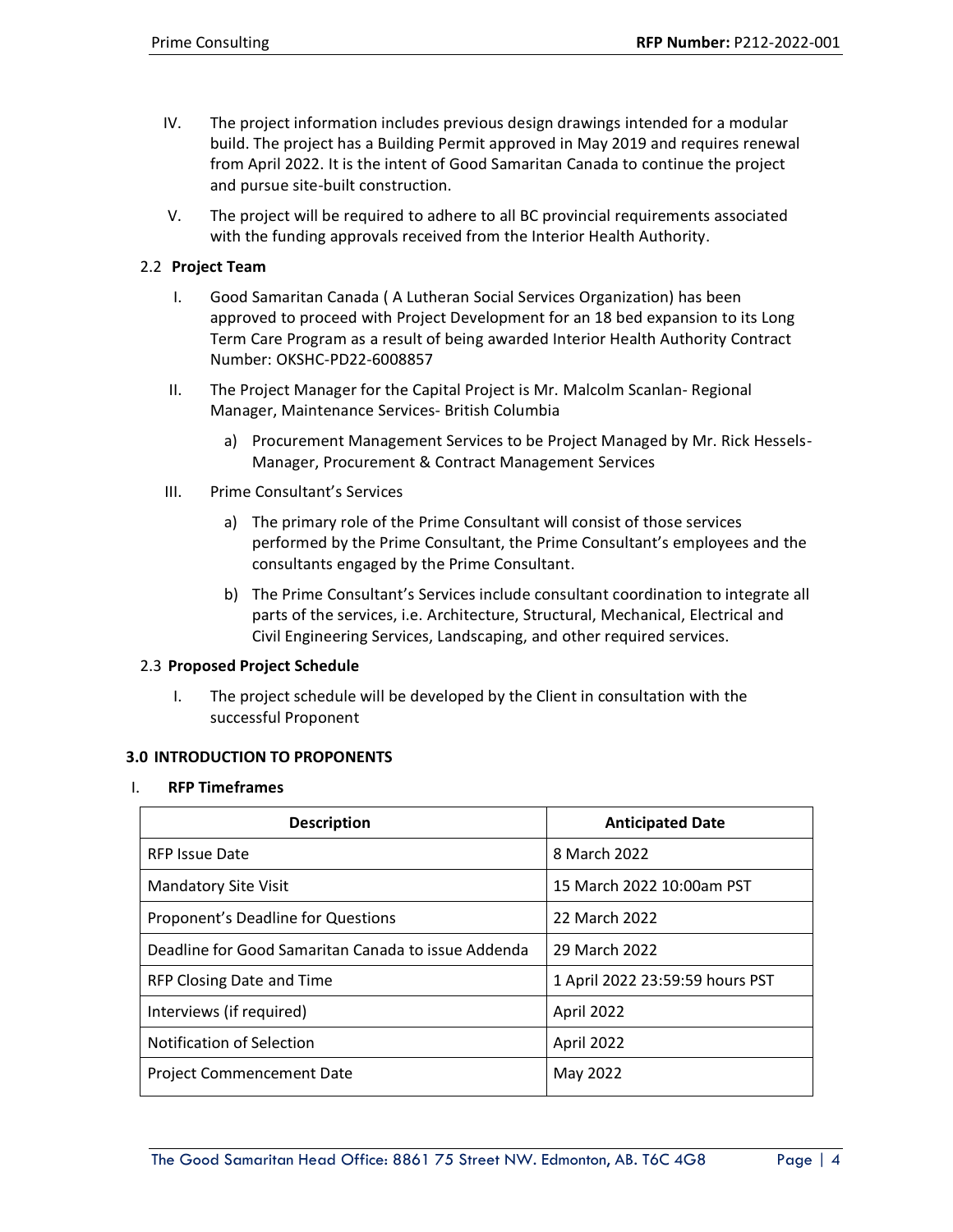- I. All questions received will be responded to all interested Proponents in the form of posted addendums. Such addenda shall be incorporated into and form part of this RFP.
- II. RFP and all associated documents will be posted to Alberta Purchasing Connection and to The Good Samaritan Society Website, [www.gss.org](http://www.gss.org/)

### II. **Inquiries**

- I. All inquiries are to be directed, in writing, to the attention:
	- a) Rick Hessels, Manager- Procurement & Contracts Management, 780-431-3765 or [rhessels@gss.org](mailto:rhessels@gss.org)
	- b) Contact is restricted to the person(s) listed above. Contact with individuals other than listed may result in Proposal disqualification.

### III. **Submission Requirements**

### I. **Proposal Submission**

- a) Proposals shall be submitted to: Rick Hessels- Manager, Procurement & Contracts Management 8861 75 Street NW, Edmonton, AB., T6C 4G8 [Purchasing@gss.org](mailto:Purchasing@gss.org)
- b) Facsimile proposals will NOT be accepted,
- c) Electronic Proposals will be accepted in place of hard copy, it is the responsibility of the Proponent to ensure that emails are received prior to submission deadline date and time.
- d) Proposals received after the closing date and time will be considered disqualified and returned unopened to the Proponent,
- e) The time and effort to present the Proposal is solely the responsibility of the Proponent. Under no circumstances shall Good Samaritan Canada be obliged to reimburse such expense.

#### II. **Minimum Qualifications**

- a) Prime Consultant Proponents must be an Architect Registered to practice in the Province of British Columbia and have experience working on similar projects. No submittal will be entertained for another discipline to serve as the prime consultants.
- b) Sub-consultants are to include Professionals Registered to Practice in the Province of British Columbia and these include Structural, Mechanical, Electrical, Civil and Landscape Architectural disciplines.
- c) Proponent Team members are to demonstrate experience in the design of Long Term Care Facilities and well versed on Community Care and Assisted Living Act, Residential Care Regulation (Last amended 1 June, 2020 by B.C. Reg 118/2020). They should be experienced in the design of multi-million dollar projects and the design of Long Term Care rooms for all types of care, inclusive of but not limited to; Long Term Care, Dementia Care.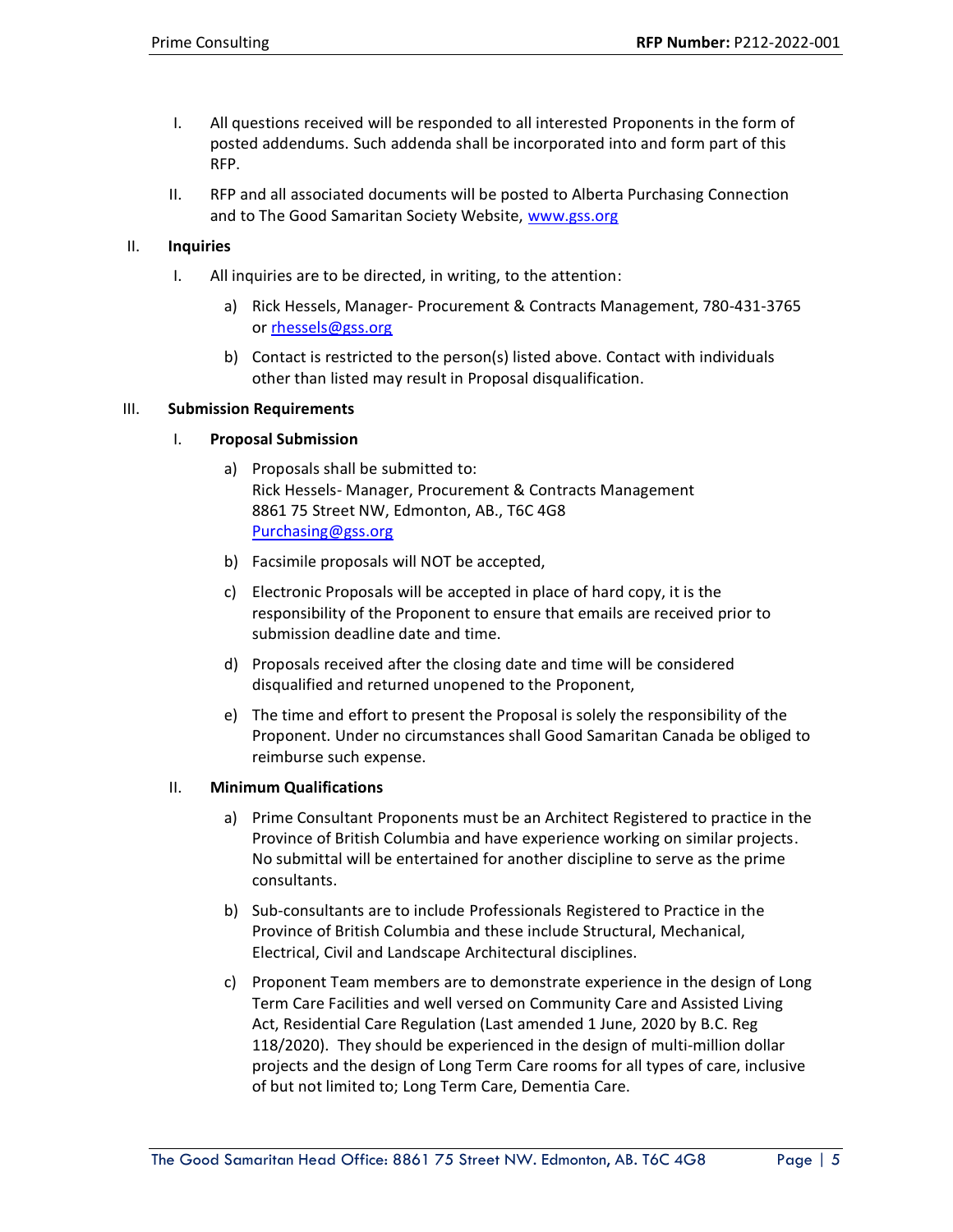### III. **Form of Proposal**

- a) Proposals are not to exceed twenty, 8.5"x11" pages in length, excluding appendices, and are to address the following information. Full resumes for key members may be submitted as appendices.
	- i. Firm Overview, experience, workload and capacity
		- **General Proponent Overview and Experience**
			- Provide a history of the firm and a summary of the corporate structure of the firm. List the names of Proprietors, Partners, Officers, and Principals of the firm:
				- o Evidence of stable ownership; have consistent ownership, and have been in business for at least five years;
				- o A proven and consistent management structure and team; and
				- $\circ$  A high level of credibility with the profession and industry
				- o Proponents should demonstrate \$5,000,000 of insurance coverage
		- **Workload and Capacity**

Provide a detailed summary of current project workload of the firm and provide a detailed list of current staff and manpower available for this project and list the specified personnel who will be assigned to the project. Please also note any other existing workload commitments of your firm that could impact the deliver of the project:

- o Clearly demonstrates the capacity to successfully execute this *Project*.
- o Clearly communicates other project commitments of the firm. These commitments should not adversely impact the completion of this *Project*.
- ii. A brief description of key members from each discipline, their roles and a brief description of related experience:
	- Provide a resume and summary of experience for each of the project personnel and sub- consultants assigned to the project team. Provide information regarding:
		- $\circ$  the individual's title
		- o their role and responsibilities on this project
		- o their qualifications
		- o their tenure/time with this firm their direct relevant experience Team organization chart and description of the working relationship of team members:

The chart should clearly delineate the team's structure and roles, including names of firms and staff of all sub-consultants. The chart should demonstrate that the proposed structure is suitable to the *Project* and demonstrates the capacity and understanding to successfully deliver the *Project*.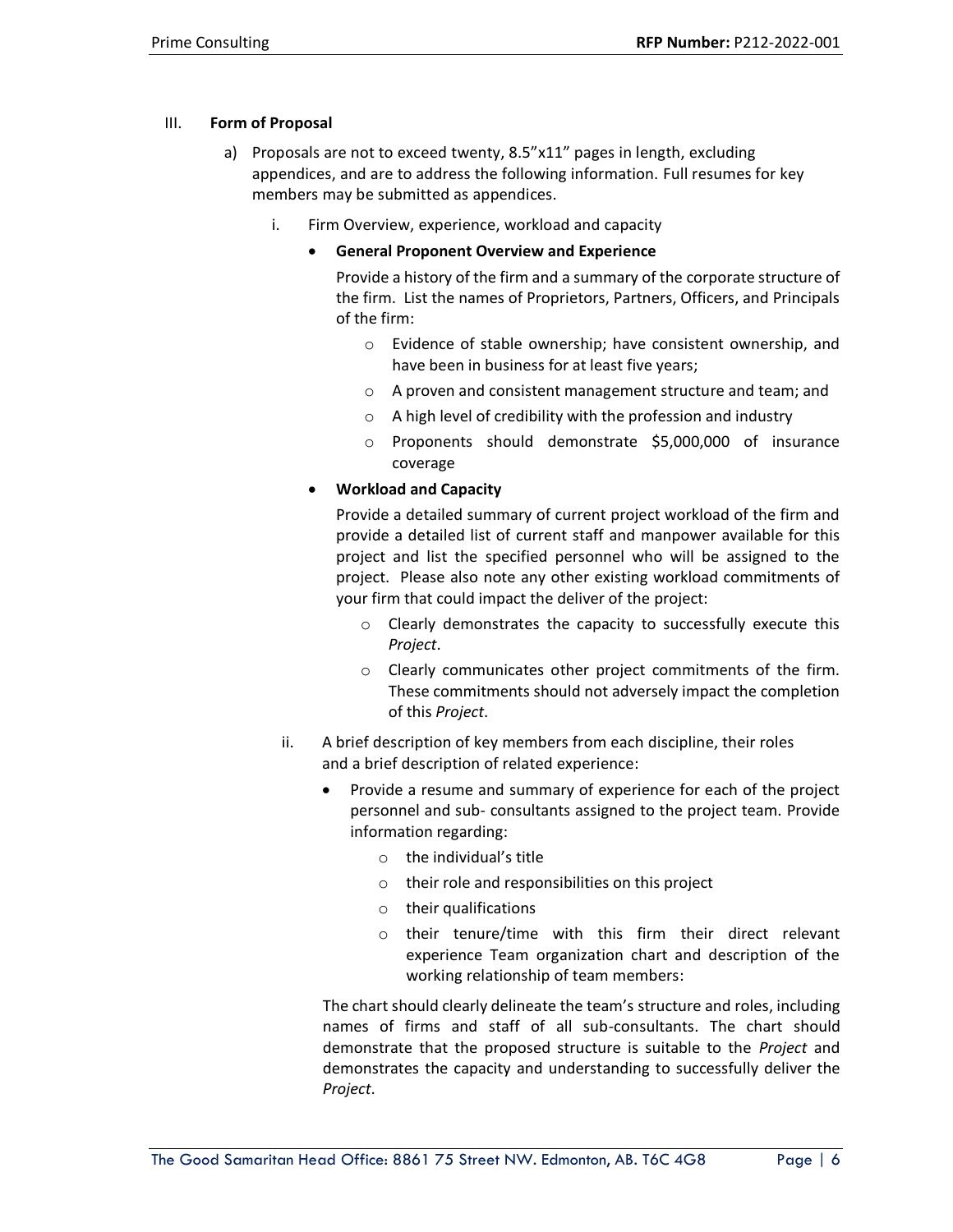- iii. A description of three (3) completed within the past 10 years related projects identifying relevance to this RFP, outline projected and final construction cost, projected and final completion date, number of change orders and key team members with participation as proposed on this project, client and contractor references with contact information (current telephone, address and email)
- iv. A statement illustrating your understanding of the project and the goals of the Client Team. In particular, the response should address:
	- an understanding of the *Project,* site and *Good Samaritan Canada*.
	- Provide a detailed understanding of the potential occupancy classification and constructability options available to the project.
	- Identify key factors that could impact successful delivery of the *Project*.
	- Good Samaritan Canada is a progressive project developer committed to prudent use of capital resources. The successful proponent should be prepared to adapt and explore innovative construction methodologies that test the BC marketplace for thoughtful design.
	- Good Samaritan Canada is committed to diligent and transparent procurement processes demonstrating total accountability for the diligent stewardship of the organization's resources.
- v. A statement of your proposed design approach, options, and alternatives. In particular, the response should address:

The design approach proposed. Any potential options and/or alternatives as well as methods of service delivery. Such options and/or alternatives may be clearly identified and appended to the main proposal submission, and any associated costs must be separately identified and excluded from the *Fixed Fee*. Good Samaritan reserves the right to accept or reject any or all such options and/or alternative strategies. However, the *Proponent's* submission will not be jeopardized by the inclusion of such options and/or alternatives. Firms that can demonstrate an ability to explore options and alternatives and develop innovative solutions for projects will receive a higher score.

- vi. A statement of your proposed project management methodology and approach including cost, schedule, and quality control. In particular the response should address:
	- How the methodology confirms they have the capacity, experience and understanding to successfully deliver the *Services* on time and on budget;
	- How the proposed schedule may help expedite the *Services*;
	- Provides comment on how phases of work will influence schedule and design
	- How the Construction Manager will add to construction and value engineering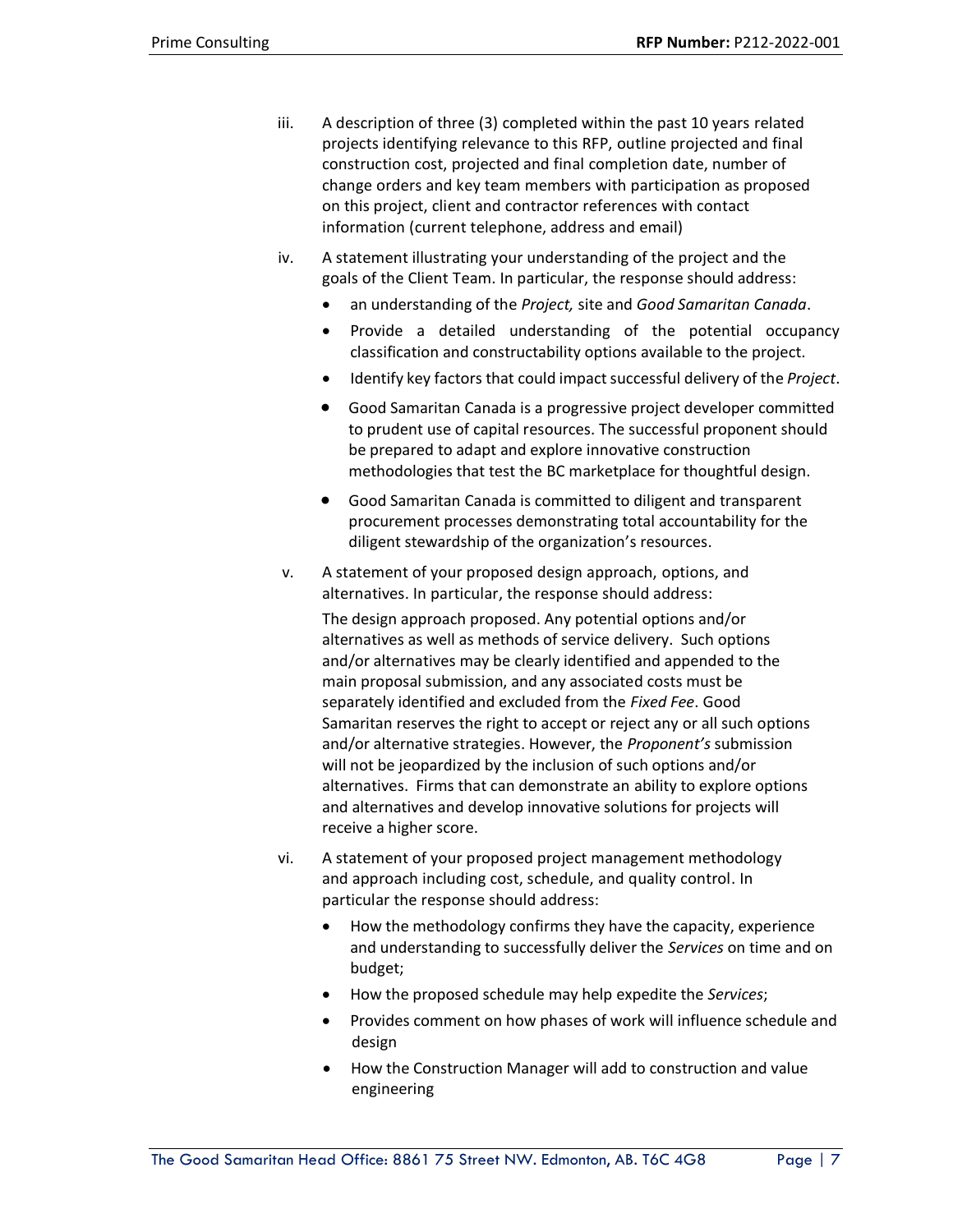- Indicates how they will ensure the *Services* are on schedule; and
- Demonstrates good communication and documentation processes, and appropriate uses of technology to support their methodology.
- Provide evidence of past successes in budget control on similar projects; proven ability to meet the client's budget.
- Provide evidence of past schedule control on similar projects; proven capacity to deliver projects on time.
- Demonstrates a past history of successful quality control on services and an overview of their quality control program and how quality control issues will be managed.
- vii. Confirmation of addenda received.

# IV. **Evaluation Criteria**

I. The proposals and interviews (if required) will be evaluated on the following basis. The same criteria will be applied in assessing and the interview. Proponent scores after proposal submission will be used to shortlist consultants for interviews; proponent scores after interviews will assess both the proposal and interview and will be used to select the successful consultant.

The successful Proponent(s) is the one deemed to have submitted the most advantageous Proposal to Good Samaritan Canada and capable of delivering on the project, this would be determined by the Evaluation Committee during the evaluation process.

| <b>Item Description</b>                                                                                         | <b>Maximum</b><br><b>Points</b> | Proponent<br><b>Score</b> |
|-----------------------------------------------------------------------------------------------------------------|---------------------------------|---------------------------|
| Firm- overview, background, values                                                                              | 5                               |                           |
| Individual Team Members assigned to the project:<br>related project experience, expertise, and<br>compatibility | 5                               |                           |
| Team Organization: Organization and compatibility                                                               | 5                               |                           |
| <b>Directly Related Project Experience</b>                                                                      | 20                              |                           |
| <b>Understanding of the Project and Client Goals</b>                                                            | 15                              |                           |
| <b>Design Approach, Alternatives and Options</b>                                                                | 15                              |                           |
| Project Management Methodology: cost, schedule<br>and quality control                                           | 20                              |                           |
| Fee                                                                                                             | 15                              |                           |
| ΤΟΤΑΙ                                                                                                           | 100                             |                           |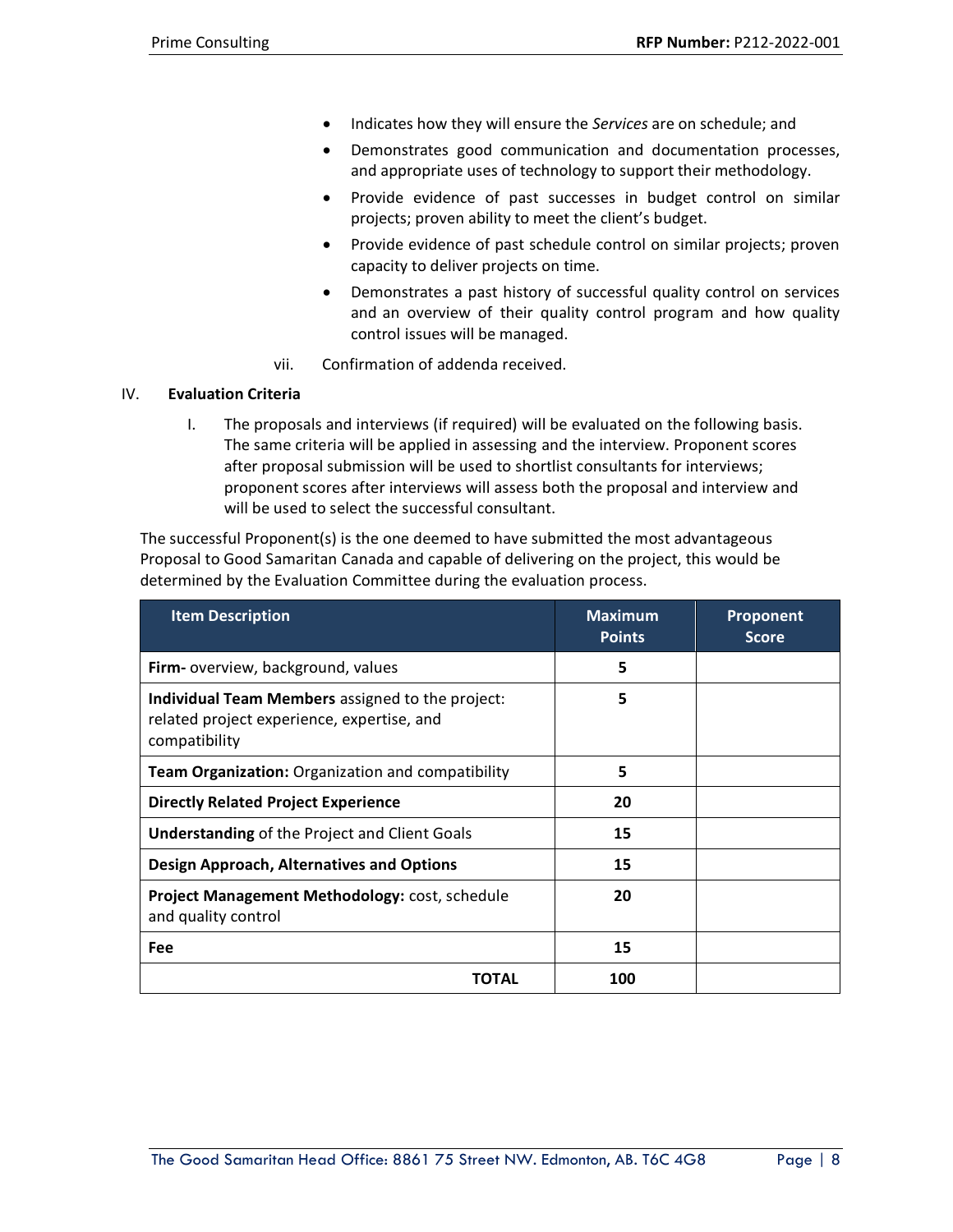### V. **Interviews**

- I. Interviews, if required, will be scheduled in April 2022,
- II. Each Interview will be a total of 90 minutes in duration roughly composed of equal parts presentation and questions and answers. Please be prepared to bring key team members to interview and prepare presentation to address your understanding and approach to the project. Details will be developed and communicated at a later date.

#### **4.0 Scope of Services**

### I. **Basic Services**

- I. The following are the Basic Services to be provided on the project and to be reimbursed by the percentage fee quoted:
- II. Pre-Design Phase services including site analysis, presentations, concept development study, off-site utility review, project scheduling, project budgeting, owner-supplied data coordination, programming review and preparation of Owner & Consultant Services Agreement.
- III. Determining the required scope in consultation with the Client and assembling a team of consultants including: Architectural, Structural, Mechanical, Electrical and Civil Engineers, and Landscape Architectural,
- IV. The full scope of the Prime Consultant described in AIBC Standard Form of Contract 6C (attached to this RFP) is to be included in the project. At its' sole discretion, the Client may choose to engage successful proponent to provide services on future phases of this project,
- V. Appendix A- entitles Scope of Services defines the services to be included in the Base Fee in further detail.

# **5.0 Specialty Consultants**

- I. The Prime Consultant will help coordinate specialty Consultants as required. The specialty consultants will be engaged directly by the Client. The Prime Consultant will coordinate the services of the identified Specialty Consultants within Fee for Basic Services
- II. Specialty consultants may include coordination of: Legal Survey, Geotechnical Investigation, Environmental Site Assessment, and Cost Consultant

#### **6.0 General Contractor and Construction Cost Estimating**

- I. The Prime Consultant will prepare an RFP for engagement of a General Contractor as Construction Manager with the Client. Construction cost estimating will be provided by the General Contractor. The Prime Consultant will provide information to support the estimating process.
- II. The Prime Consultant will be responsible to work with the CM Contractor to establish project timelines.
- III. The Prime Consultant will monitor the CM Contractor's progress against the project timelines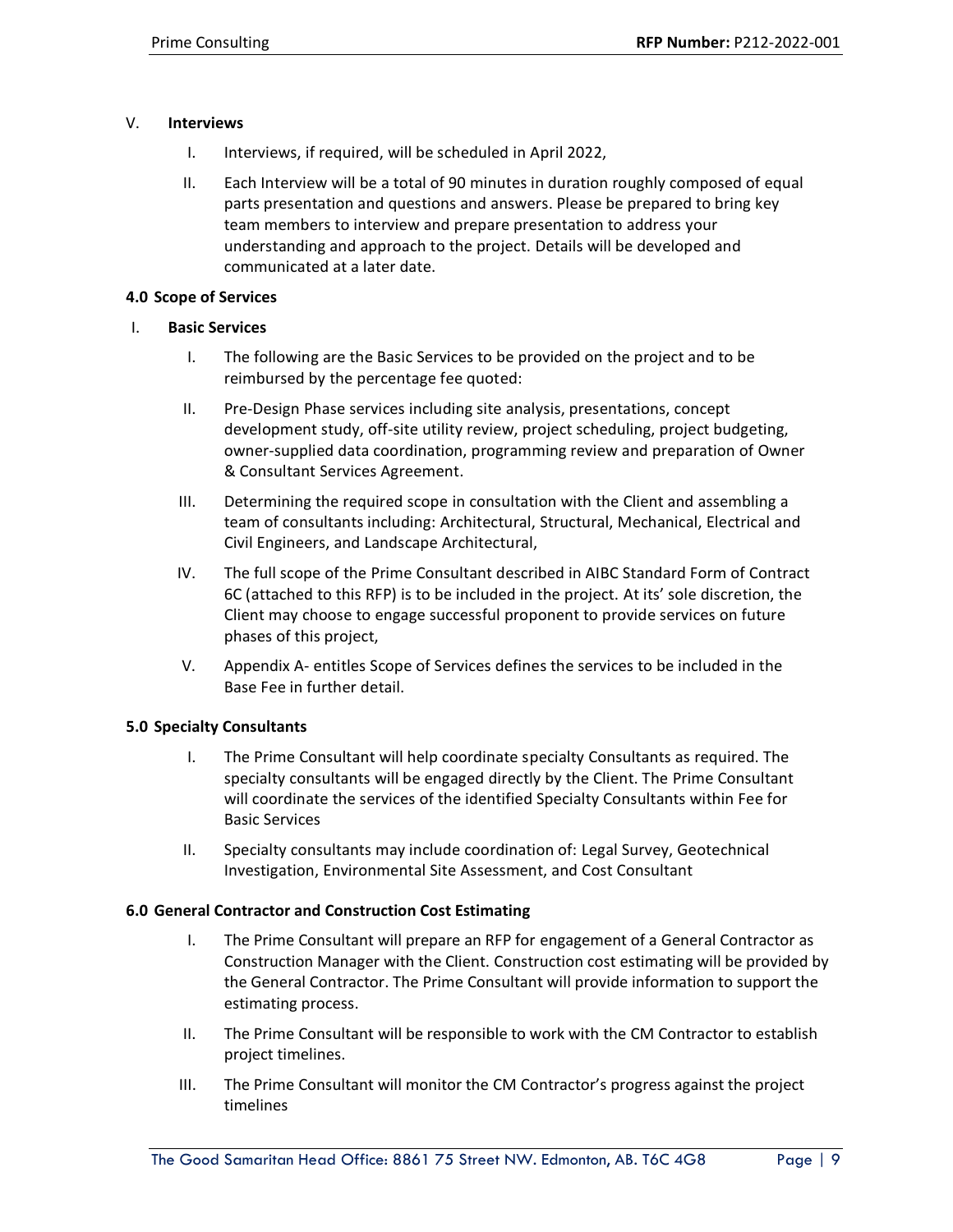IV. The Prime Consultant will be responsible for presenting any change order requests to the Client.

### **7.0 Fee Structure**

- I. The Client's intent is to compensate the Architect in accordance with the CAA and CEA Scope of Services.
	- a) A fixed fee for Basic Services,
	- b) Fixed fee for Specialty Services.

### **8.0 Disbursements**

- I. Normal disbursements will be reimbursed at a fixed fee as a percentage of the Prime Consultant fee based on completed milestones, or Progress Billing,
- II. This disbursement fee excludes travel expense and time allowance that will be negotiated with the successful proponent for trips greater than 50 kilometers.

#### **9.0 Claims Summary**

I. Proponents shall outline any Client, design, or other claims that they have been involved with within the past 5 years within the province of British Columbia or if not applicable, nationally. Details of each claim may be submitted in the Proponents preferred format and are to include the project name, the nature and value of the claim, the claim status, and the settlement if applicable.

#### **10.0 Conflict of Interest Disclosure**

Each Proponent shall make full disclosure in writing of any actual or potential conflict of interest arising from any existing business or personal relationships with any of the following:

- I. any employee of Good Samaritan Canada or the Good Samaritan Society
- II. any director of Good Samaritan Canada or the Good Samaritan Society
- III. any family member of any such employee, director, or member
- IV. any business entity controlled by or otherwise not at arm's length to any one or more of any such employee, director, member, or family member.

#### **11.0 Insurance**

The Proponent shall include in their Qualifications Submission evidence of the following insurances:

- I. Professional Liability Insurance: Aggregate and per occurrence limit of not less than five million dollars (\$5M)
- II. Commercial General Liability Insurance: Aggregate and per occurrence limit of not less than five million dollars (\$5M) for bodily injury, death, and damage to the property of the Clients
- III. Vehicular Liability Insurance: in respect of licensed vehicles with aggregate and per occurrence limits if not less than two million dollars (\$2M) for bodily injury, death, and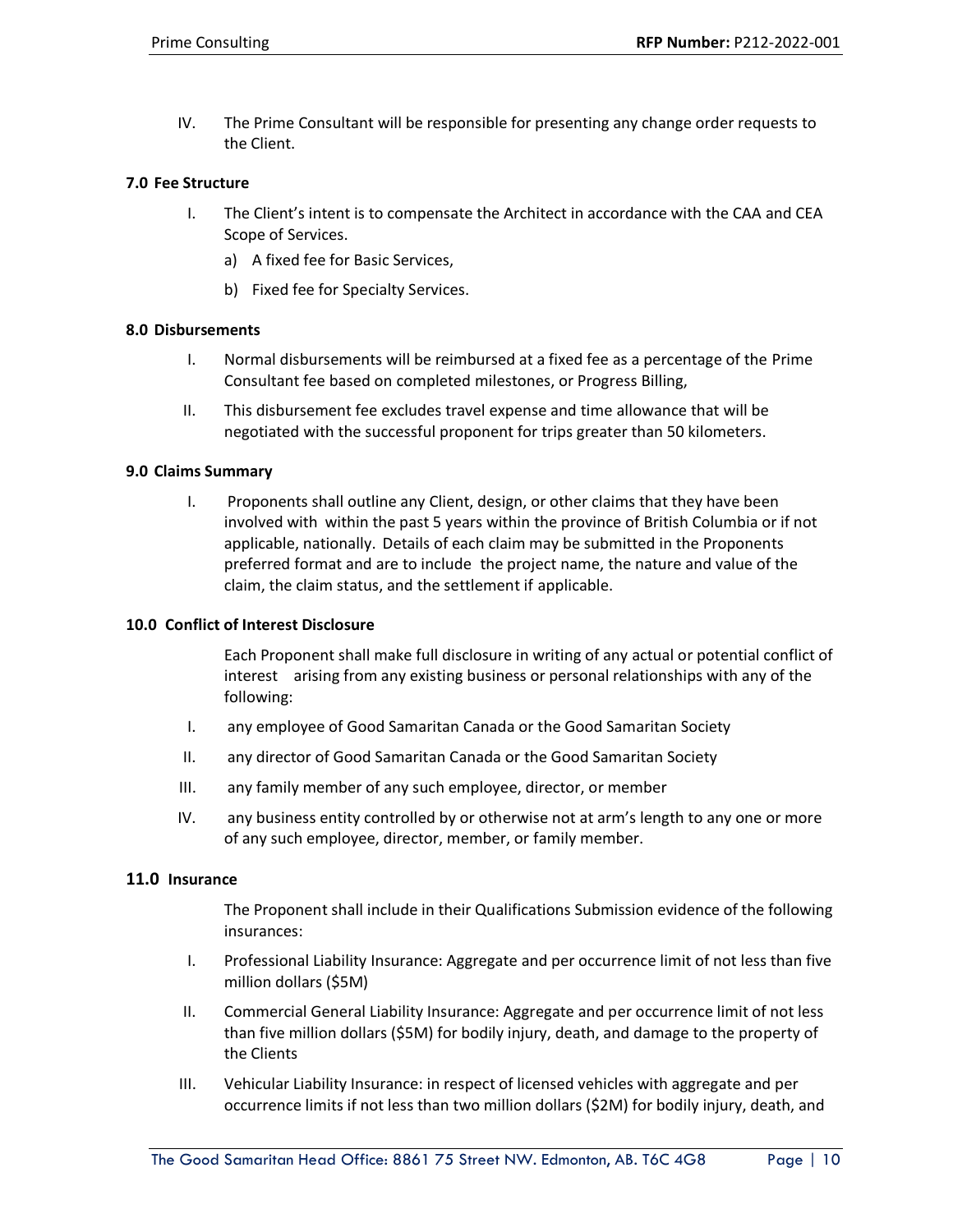damage to property, providing third party liability and accidents benefits insurance and covering vehicles owned, leased, operated by or on behalf of the Proponent

IV. Proof of WCB Coverage. Proponent shall further confirm in writing that the Proponent shall always during the performance of the Services maintain an account in good standing with the WorkSafeBC

# **12.0 Form of Agreement**

I. AIBC Standard Form of Contract 6C- Attached.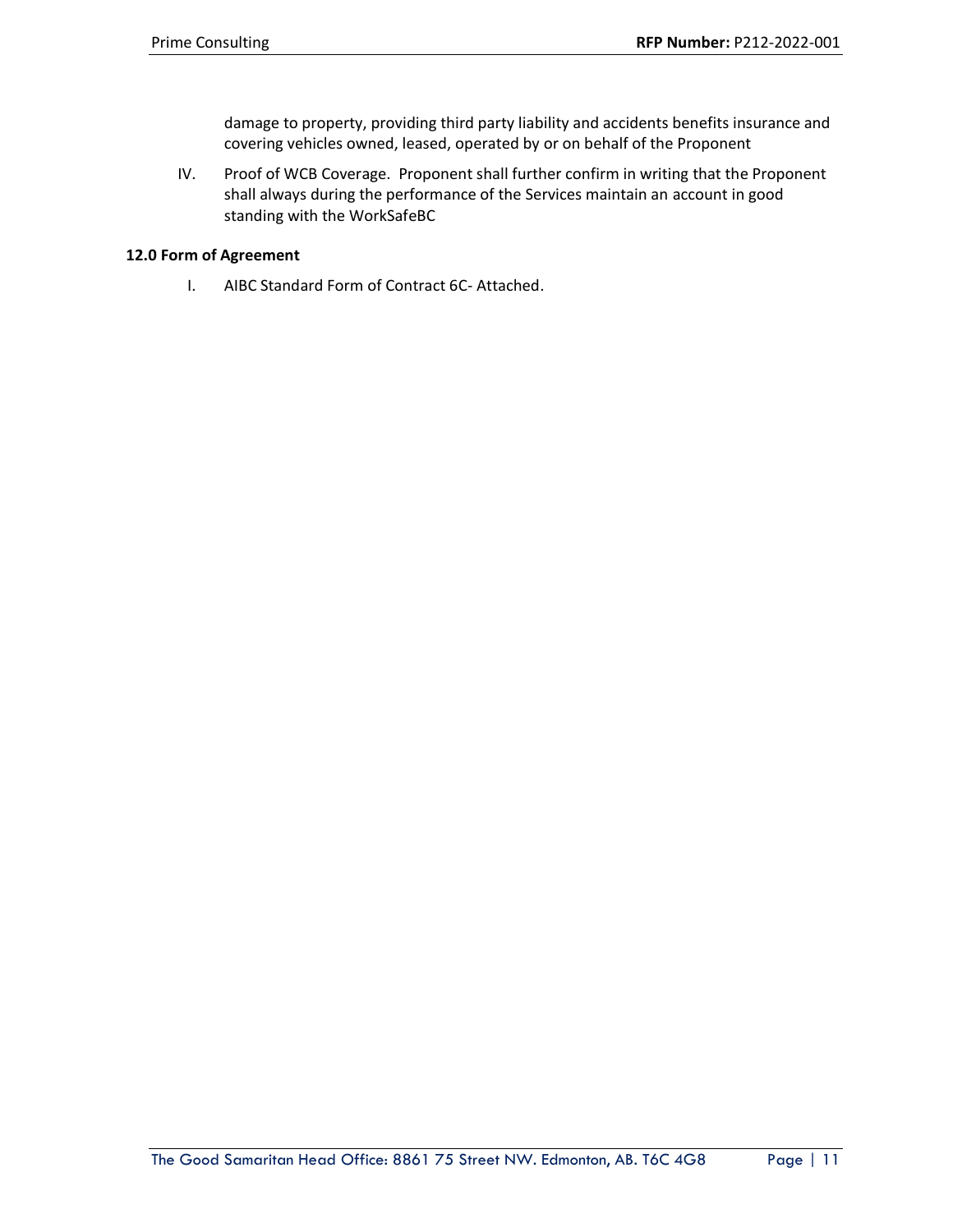# **APPENDIX 'A' – PROPOSAL SHEET SUMMARY** (To be signed by the Proponent and submitted with the Proposal)

| 1. |  | <b>FROM (Proponent):</b> |
|----|--|--------------------------|
|----|--|--------------------------|

(Proponent Legal Name)

(Proponent Operating Name)

(Mailing Address)

(City, Province, Postal Code)

(Email Address)

(Telephone)

| 2. | TO:                      | <b>ATTENTION: Rick Hessels</b>               |
|----|--------------------------|----------------------------------------------|
|    | Email:                   | Purchasing@gss.org                           |
|    | RE:                      | <b>REQUEST FOR PROPOSAL (RFP)</b>            |
|    | for                      |                                              |
|    | <b>Project Location:</b> | <b>Good Samaritan Village by the Station</b> |
|    | for                      |                                              |
|    | <b>Project Name:</b>     | <b>18 Bed Expansion</b>                      |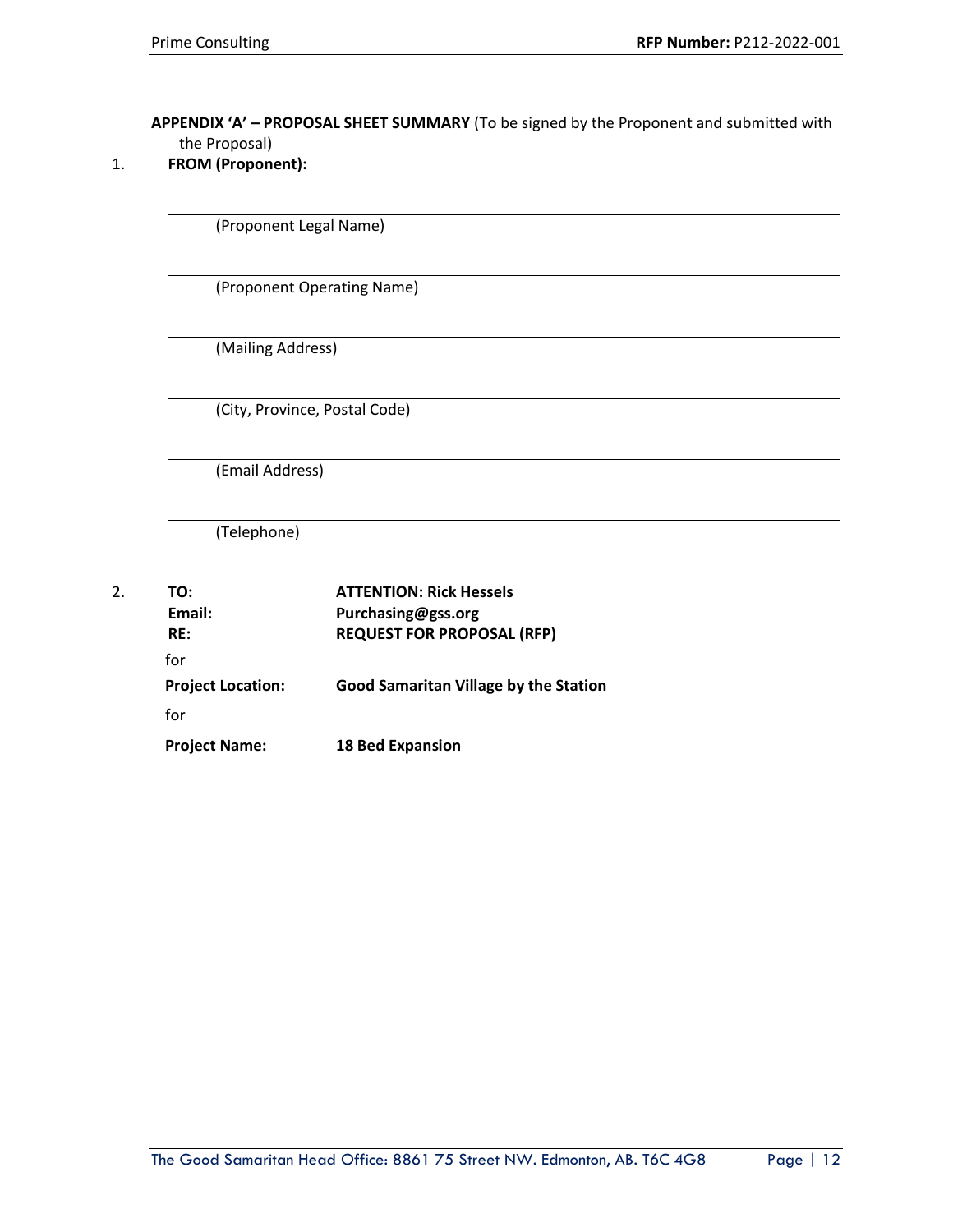- 3. By submitting this Proposal, I/We agree to be bound by the terms and conditions of the RFP and declare that I/We:
	- (a) examined and read the RFP document for the above noted project;
	- (b) understands the RFP documents, including the terms and conditions;
	- (c) confirm receipt of all addenda issued for the RFP, if any;
	- (d) considered those addenda in the preparation of this Proposal;
	- (e) declare that no person, firm or corporation other than the undersigned has any interest in this Proposal or in the proposed Contract for which this Proposal is made;
	- (f) have noted no discrepancies, errors or omissions in the RFP except those previously brought in writing to the attention of Good Samaritan Canada and which have been clarified by an addenda, if any;
	- (g) am/are competent to undertake and complete the project deliverables;
	- (h) have relied upon our own examination of the project deliverables, and have informed ourselves fully as to all conditions, contingencies, risks and circumstances, local or otherwise, which might influence or affect the performance or the cost of the project;
	- (i) in good faith, agree to work towards executing a formal agreement with Good Samaritan Canada for the project if selected as the successful Proponent under this RFP.
	- (j) agrees to carry out the Services in accordance with the pro forma Contract issued with the RFP Documents,
	- (k) for the total price of:

### **\$**

**(Amount in numbers)**

#### **(Amount in words)**

Which amount(s) include taxes as separate line item(s) on this Submission.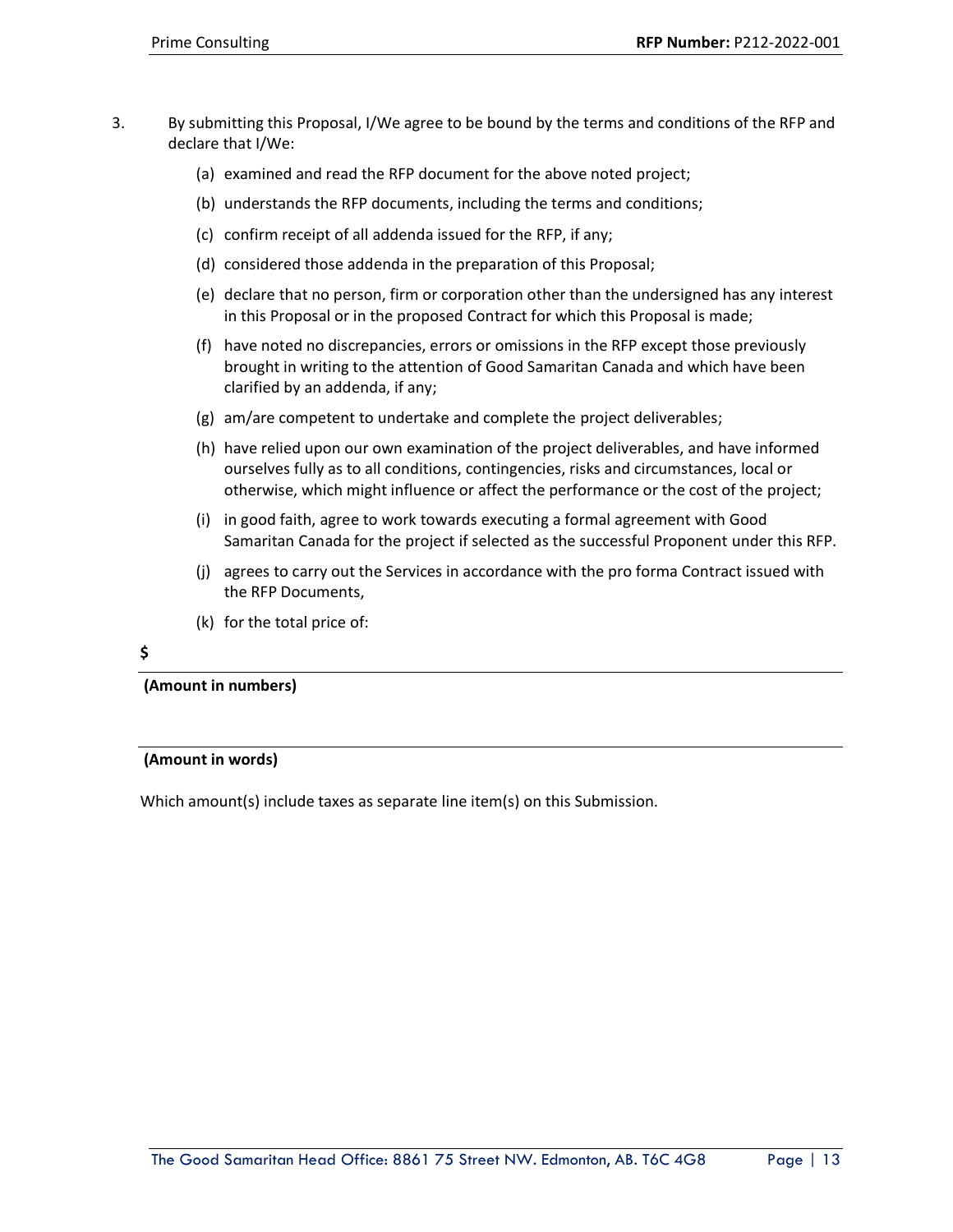I/We agree:

- (a) Reimbursable expenses will be paid in accordance with the terms of the Contract.
- (b) To execute a formal agreement with Good Samaritan Canada for the performance of the Services and for the above stated compensation if selected as the successful Proponent.

Submitted this \_\_\_\_\_\_\_\_ day of \_\_\_\_\_\_\_\_\_\_\_\_\_\_ , 2022.

Signed:

(Name and Title of the Proponent's authorized individual)

End of Appendix A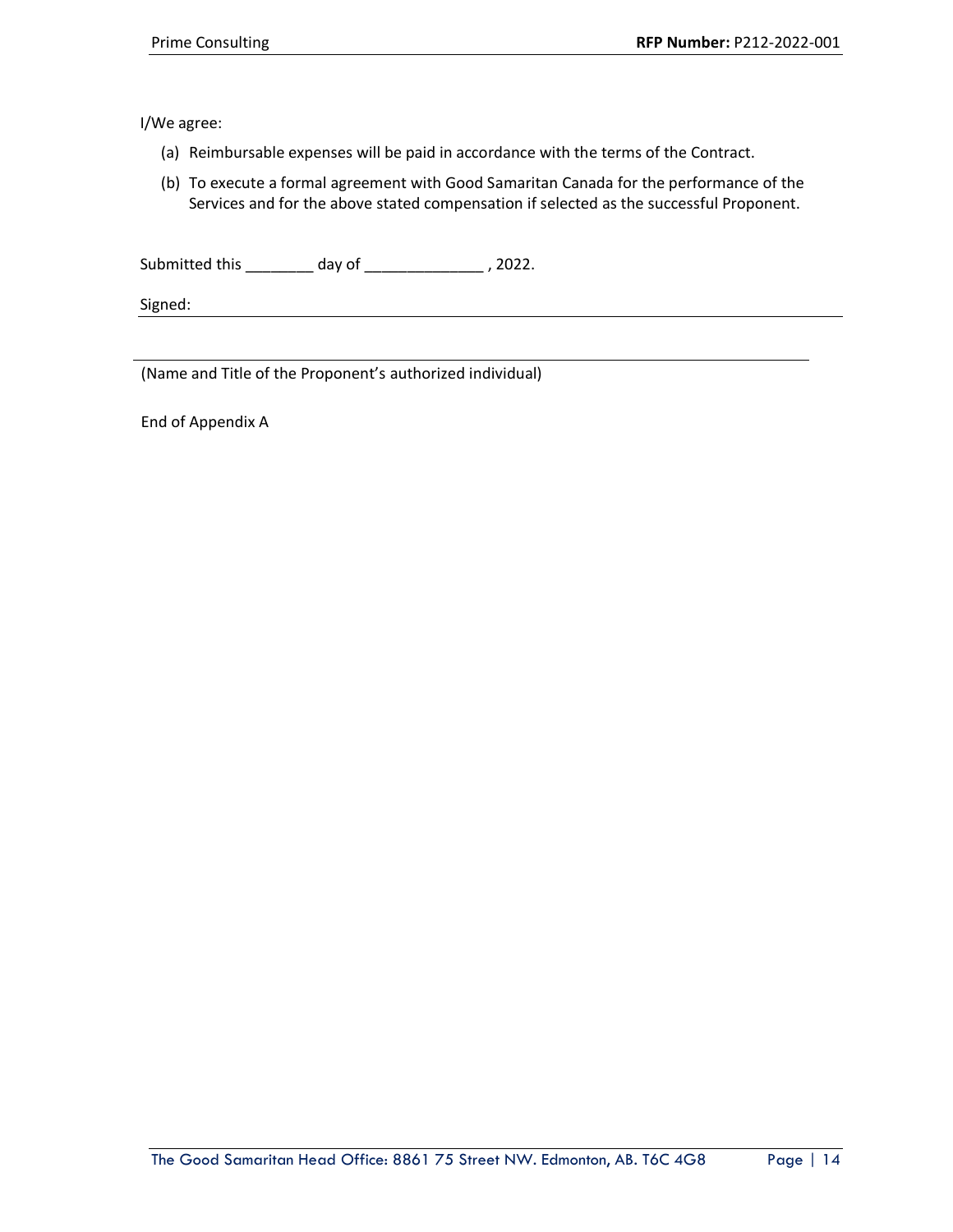# **APPENDIX 'B' - Work Paid For On A Reimbursable Basis Proposal Form**

### 1.0 **Reimbursement rates Work Paid For On A Reimbursable Basis**

1.1 The *Proponent* shall, upon notice from *Good Samaritan Canada*, make available the following personnel to perform the *Services* as required and as approved by *Good Samaritan Canada*. The placement of personnel, the duration of their engagement on the *Project*, and the rates to be paid, are in all respects subject to the prior written approval of *Good Samaritan Canada*. The chart below should be expanded by the Proponent to include all proposed personnel to be engaged on the project.

| <b>Position</b>               | <b>Name</b> | All Inclusive Rate per Hour |
|-------------------------------|-------------|-----------------------------|
| Principle                     |             | \$<br>/hr                   |
| Senior Project Manger         |             | \$<br>/hr                   |
| Project Manager               |             | \$<br>/hr                   |
| Lead Designer                 |             | /hr                         |
| <b>Drafting Technologists</b> |             | Ś<br>/hr                    |
| <b>Clerical Staff</b>         |             | /hr                         |

- 1.2 There shall be no mark-up applicable to the salaries of the *Proponent's* personnel performing *Work Paid For On A Reimbursable Basis*.
- 1.3 Under no circumstances shall the *Proponent* be entitled to recover the *Fixed Fee*, or percentage mark-up as agreed more than once as a component of any costs, reimbursable rates, overheads, or other payments of any kind due to the *Proponent* from *Good Samaritan Canada*.
- 1.4 Rates for the *Work Paid For On A Reimbursable Basis* are set for the duration of the *Services* and the *Project* is complete.
- 1.5 No premium time shall be paid by *Good Samaritan Canada* in relation to *Work Paid for on a Reimbursable Basis* unless pre-authorized in writing by *Good Samaritan Canada*.
- 1.6 All rates shown are inclusive and include all necessary and appropriate personal protective equipment.

End of Appendix B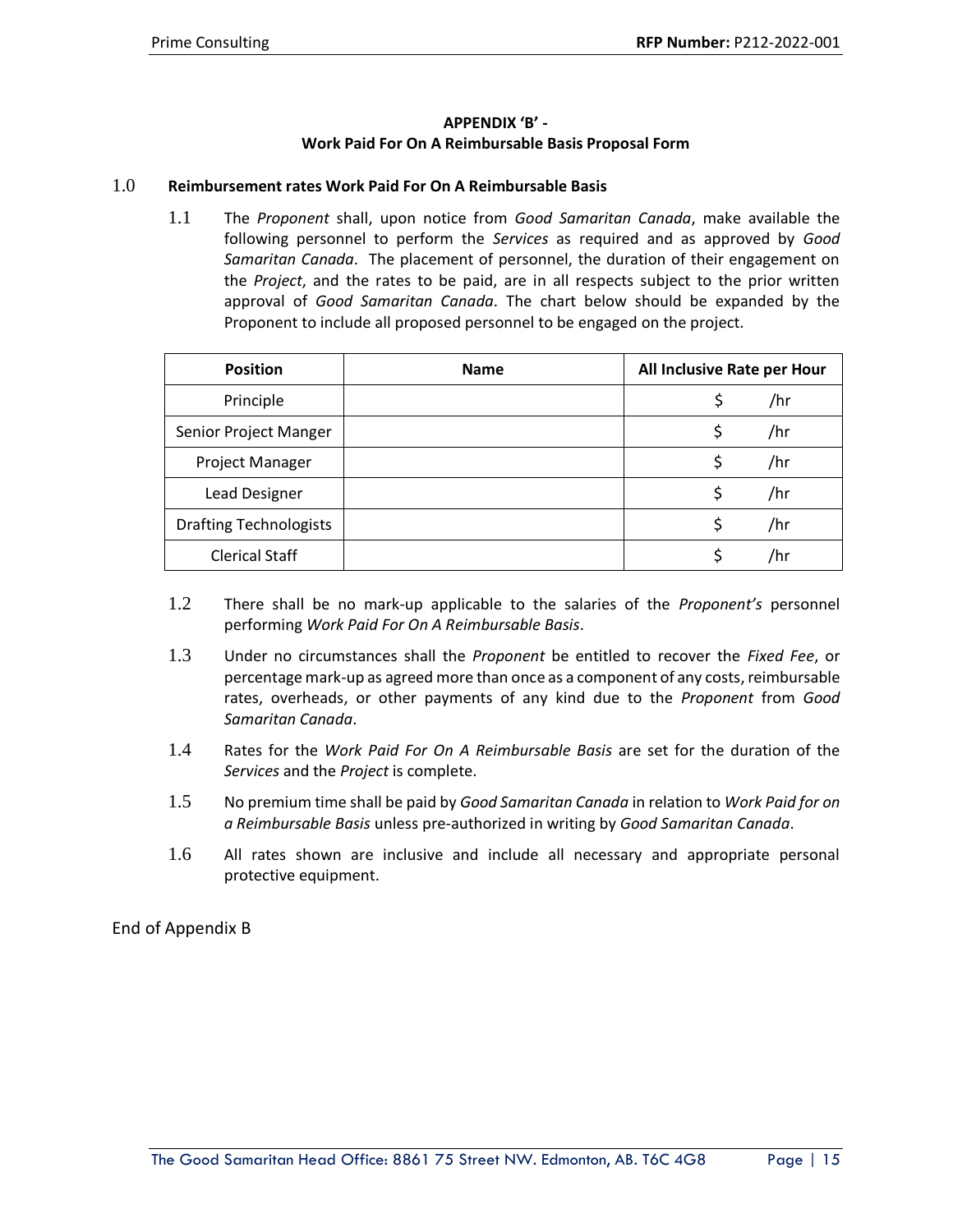# **Schedule 'A' - Pricing Form**

Compensation will be payable to selected *Proponent* based on a *Fixed Fee* and on *Reimbursements*. In respect of preparing its *Proposal*, each *Proponent* is instructed as follows:

# (A) **Fixed Fees**

Each *Proponent* is instructed to quote a fixed fee in the form attached hereto as Appendix X Fixed Fee Proposal Form. This fixed fee shall be total compensation for the Proponent's personnel, expenses and systems listed in Appendix 2 Fixed Fee Proposal Form, as well as all overhead and profit to perform the entirety of the *Services,* except as may be included in the rates specified for the *Reimbursables,* (the "*Fixed Fee*"), regardless of the amount of time that is taken to perform the *Services.*

The *Proponent* shall provide a further breakdown of the *Fixed Fee* for the *Project* indicating the proportional value of the *Fixed Fee* for the **consulting services required to design and construct an** 18-Bed Expansion of The Good Samaritan Village by the Station located in Penticton, British Columbia as requested by *Good Samaritan Canada*.

The *Fixed Fee* shall be submitted in accordance with and based only on this *RFP*. The *Fixed Fee* shall exclude any options and/or alternatives suggested by a *Proponent*.

Each *Proponent* is instructed to complete the following:

(a) Appendix Fixed Fee Proposal Form.

### (B) **Reimbursable**

*Reimbursable Expenses* unless otherwise pre-authorized in writing by *Good Samaritan*, are limited to the following expenses incurred and paid by the *Prime Consultant* and its *Sub consultants* to third parties in the performance of the *Services*, plus a percentage mark-up of such actual expenditure.

In particular:

- (a) travel expenses, lodging and meals, for travel in connection with the *Project* to a destination outside of British Columbia as pre-authorized by *Good Samaritan* in writing;
- (b) parking expenses incurred at *Good Samaritan* facilities;
- (c) third party expenses for long distance communication, including telephone calls, facsimile messages, and electronic conveyances;
- (d) local and long distance courier service;
- (e) expenses for plotting, reproduction and photocopying of plans, sketches, drawings, graphic representations, specifications and other documents, including schematic design, design development, pre-tender documents, tender sets, and contract documents sets;
- (f) renderings, models, and mock-ups specifically requested and pre-approved by *Good Samaritan*; and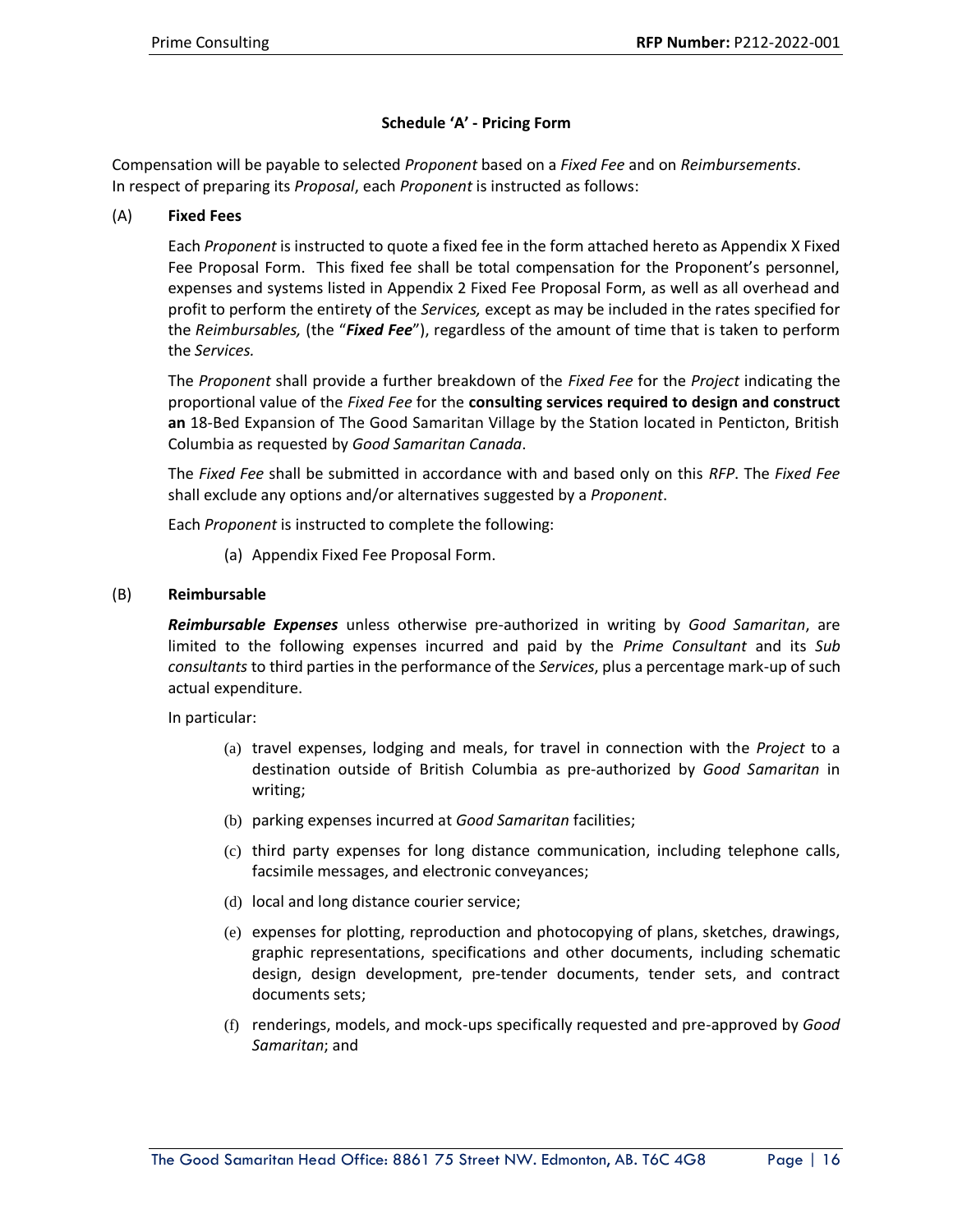(g) fees, levies, duties or taxes for permits, licenses or approvals from *Governmental Authorities* which are described in Schedule B – Scope of Basic Services (Good Samaritan Agreement) and potential Additional Services as being the responsibility of the *Prime Consultant* to obtain.

# (C) **Hourly Rates**

- (a) Hourly rates shall exclude the *Proponent's* overhead costs and profit. The hourly rates shall also exclude allowances for costs that are otherwise reimbursable under the contract, such as supervision, safety, insurance, etc. Compensation for the salaried or contract employees shall be reimbursed by *Good Samaritan* at the labour rates indicated with no mark-up for overhead and profit; and
- (b) *Reimbursement* rates for the *Proponent's* personnel not listed in Appendix B Work Paid For On A Reimbursable Basis Proposal Form, that are later incorporated and approved by *Good Samaritan* shall be based upon generally accepted construction industry labour rates for work of a similar nature in the same region as the *Project* that are consistent with the labour rate structure provided herein.

# **(D) Currency, Duties and Taxes**

Rates shall be provided in Canadian Funds, inclusive of all applicable duties and taxes and excluding Goods and Services Tax.

End of Schedule A